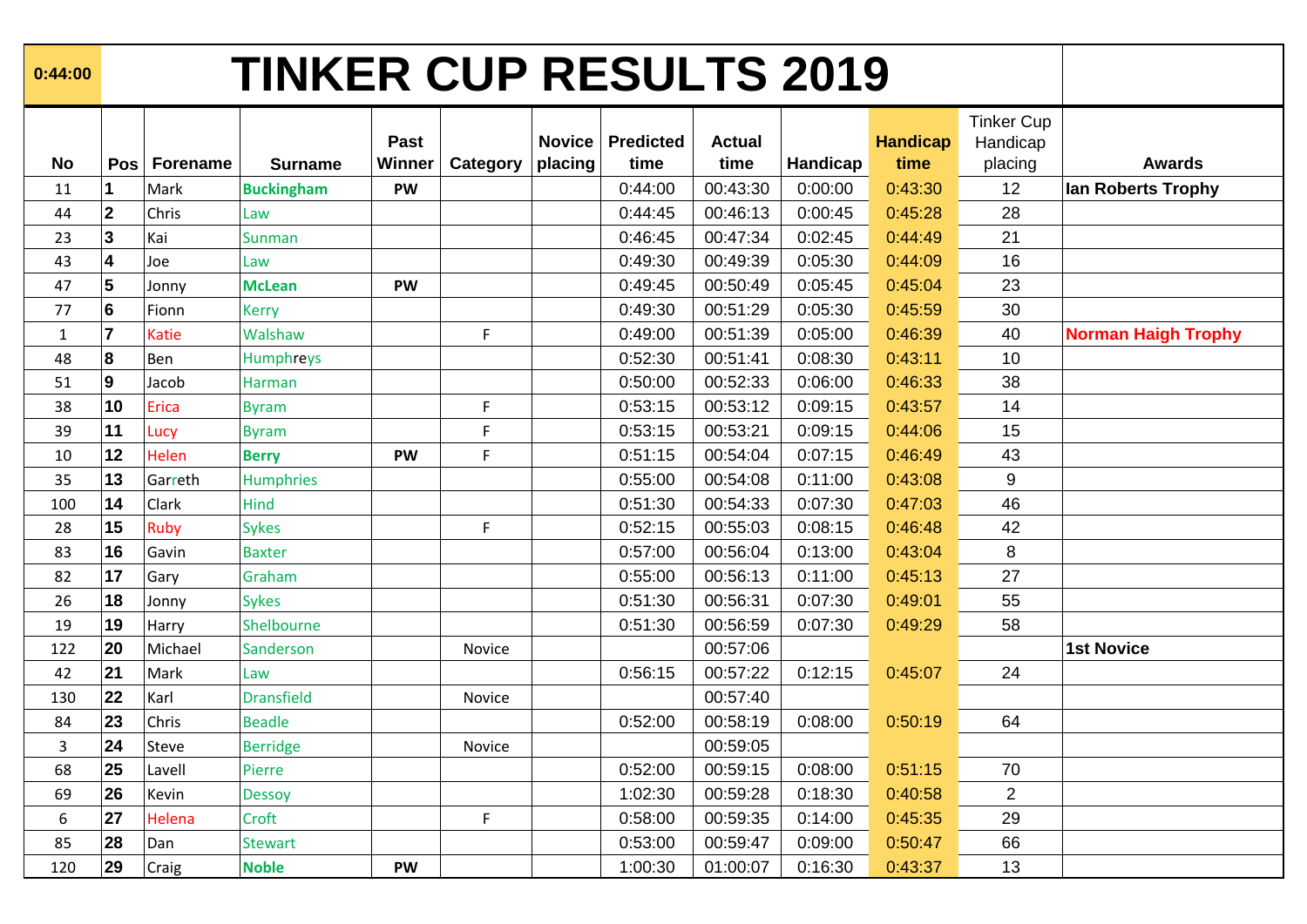| 66  | 30 | Jordan          | <b>Mullinger</b>   |           | F.     | 0:59:30 | 01:00:18 | 0:15:30 | 0:44:48 | 20             |                     |
|-----|----|-----------------|--------------------|-----------|--------|---------|----------|---------|---------|----------------|---------------------|
| 40  | 31 | Wayne           | <b>Byram</b>       |           |        | 0:55:15 | 01:00:36 | 0:11:15 | 0:49:21 | 57             |                     |
| 12  | 32 | Lucy            | Hall               |           | Novice |         | 01:00:36 |         |         |                | <b>1st F Novice</b> |
| 21  | 33 | James           | <b>Dewhirst</b>    |           | Novice |         | 01:00:40 |         |         |                |                     |
| 92  | 34 | John            | <b>Levick</b>      | <b>PW</b> |        | 1:03:00 | 01:00:48 | 0:19:00 | 0:41:48 | 3              |                     |
| 34  | 35 | Phil            | <b>Hewitt</b>      |           |        | 0:50:00 | 01:01:13 | 0:06:00 | 0:55:13 | 86             |                     |
| 99  | 36 | Andy            | Hauser             |           |        | 0:57:15 | 01:01:29 | 0:13:15 | 0:48:14 | 52             |                     |
| 126 | 37 | Michael         | <b>Moncrieff</b>   |           |        | 0:58:00 | 01:01:49 | 0:14:00 | 0:47:49 | 50             |                     |
| 127 | 38 | David           | <b>Drake</b>       |           |        | 1:01:00 | 01:02:13 | 0:17:00 | 0:45:13 | 26             |                     |
| 29  | 39 | <b>Margaret</b> | <b>Sykes</b>       |           | F      | 0:58:30 | 01:02:23 | 0:14:30 | 0:47:53 | 51             |                     |
| 18  | 40 | Andrew          | Shelbourne         |           |        | 0:58:00 | 01:02:28 | 0:14:00 | 0:48:28 | 54             |                     |
| 15  | 41 | Andy            | Shaw               |           |        | 0:55:30 | 01:02:39 | 0:11:30 | 0:51:09 | 68             |                     |
| 90  | 42 | Mark            | Wilson             |           | Novice |         | 01:03:11 |         |         |                |                     |
| 124 | 43 | lan             | <b>Goulding</b>    |           |        | 1:01:15 | 01:03:16 | 0:17:15 | 0:46:01 | 31             |                     |
| 30  | 44 | Damian          | <b>McQueen</b>     |           |        | 0:53:00 | 01:03:22 | 0:09:00 | 0:54:22 | 82             |                     |
| 52  | 45 | Dave            | <b>Milton</b>      |           | Novice |         | 01:03:39 |         |         |                |                     |
| 17  | 46 | Paul            | Girdlestone        |           | Novice |         | 01:03:59 |         |         |                |                     |
| 135 | 47 | Fran            | Whitworth          |           | F      | 1:06:00 | 01:04:16 | 0:22:00 | 0:42:16 | 5              |                     |
| 16  | 48 | Rob             | <b>Kersey</b>      |           |        | 1:05:30 | 01:04:24 | 0:21:30 | 0:42:54 | $\overline{7}$ |                     |
| 75  | 49 | Julia           | <b>Thomas</b>      |           | Novice |         | 01:04:37 |         |         |                |                     |
| 14  | 50 | Sean            | <b>Doyle</b>       |           |        | 1:03:00 | 01:05:26 | 0:19:00 | 0:46:26 | 37             |                     |
| 22  | 51 | James           | <b>Durrans</b>     |           |        | 1:02:00 | 01:05:27 | 0:18:00 | 0:47:27 | 47             |                     |
| 55  | 52 | Claire          | Locke              |           | F.     | 1:05:00 | 01:05:37 | 0:21:00 | 0:44:37 | 19             |                     |
| 46  | 53 | David           | <b>Burns-Keane</b> |           | Novice |         | 01:05:42 |         |         |                |                     |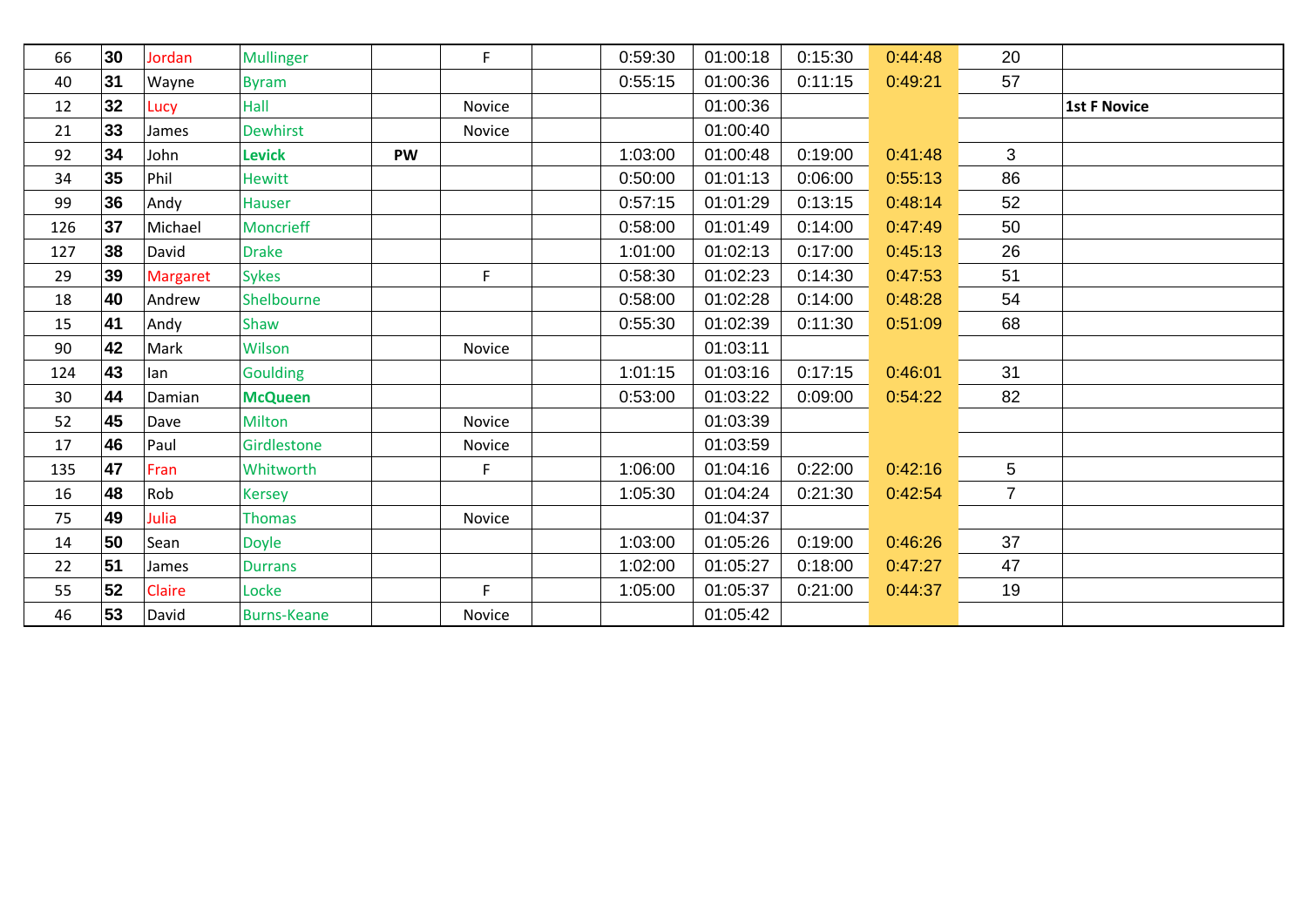| 88             | 54 | Jonathan       | <b>Bray</b>      |           | Novice |         | 01:05:49 |         |         |              |                   |
|----------------|----|----------------|------------------|-----------|--------|---------|----------|---------|---------|--------------|-------------------|
| 96             | 55 | Keith          | <b>Baird</b>     |           | Novice |         | 01:05:54 |         |         |              |                   |
| 80             | 56 | Phil           | <b>Martin</b>    |           |        | 1:05:00 | 01:06:09 | 0:21:00 | 0:45:09 | 25           |                   |
| 63             | 57 | <b>Debbie</b>  | Hall             |           | F      | 1:04:00 | 01:06:18 | 0:20:00 | 0:46:18 | 36           |                   |
| 76             | 58 | Russ           | Woodfield        |           |        | 1:06:00 | 01:06:28 | 0:22:00 | 0:44:28 | 18           |                   |
| 57             | 59 | Zoe            | <b>Storr</b>     | <b>PW</b> | F      | 0:59:00 | 01:06:29 | 0:15:00 | 0:51:29 | 72           |                   |
| 59             | 60 | Phil           | <b>Hobbs</b>     | <b>PW</b> |        | 0:58:00 | 01:06:30 | 0:14:00 | 0:52:30 | 77           |                   |
| 32             | 61 | Richard        | Wade             |           |        | 1:09:00 | 01:06:50 | 0:25:00 | 0:41:50 | 4            |                   |
| 4              | 62 | Martin         | <b>Seddon</b>    | <b>PW</b> |        | 1:13:00 | 01:07:00 | 0:29:00 | 0:38:00 | $\mathbf{1}$ | <b>Tinker Cup</b> |
| 137            | 63 | Andrei         | Vais             |           |        | 0:59:30 | 01:07:10 | 0:15:30 | 0:51:40 | 73           |                   |
| 91             | 64 | Nick           | Helm             |           |        | 1:04:00 | 01:07:47 | 0:20:00 | 0:47:47 | 49           |                   |
| 24             | 65 | Simon          | <b>Barrans</b>   |           |        | 1:01:00 | 01:08:27 | 0:17:00 | 0:51:27 | 71           |                   |
| 36             | 66 | Jacqueline     | France           |           | F      | 1:07:00 | 01:09:04 | 0:23:00 | 0:46:04 | 33           |                   |
| 37             | 67 | Andy           | France           |           |        | 1:07:00 | 01:09:04 | 0:23:00 | 0:46:04 | 34           |                   |
| 98             | 68 | Jean           | Shotter          |           | F      | 1:06:00 | 01:09:30 | 0:22:00 | 0:47:30 | 48           |                   |
| 45             | 69 | Lesley         | Ewart            |           | F      | 1:07:30 | 01:09:42 | 0:23:30 | 0:46:12 | 35           |                   |
| 133            | 70 | Lorraine       | Smith            |           | F      | 1:09:00 | 01:10:01 | 0:25:00 | 0:45:01 | 22           |                   |
| 74             | 71 | Liz            | Woodfield        |           | F      | 1:04:00 | 01:10:01 | 0:20:00 | 0:50:01 | 61           |                   |
| $\overline{2}$ | 72 | Kevin          | Yewlett          |           |        | 1:04:00 | 01:10:18 | 0:20:00 | 0:50:18 | 62           |                   |
| 8              | 73 | Shaun          | Coggon           |           |        | 1:02:15 | 01:10:28 | 0:18:15 | 0:52:13 | 75           |                   |
| 70             | 74 | Jonathan       | <b>Hotchkiss</b> |           | Novice |         | 01:10:28 |         |         |              |                   |
| 49             | 75 | John           | <b>Ewart</b>     | <b>PW</b> |        | 0:57:00 | 01:10:36 | 0:13:00 | 0:57:36 | 88           |                   |
| 86             | 76 | <b>Karen</b>   | Sinkinson        |           | F.     | 1:05:00 | 01:10:41 | 0:21:00 | 0:49:41 | 60           |                   |
| 54             | 77 | Pete           | <b>Dolan</b>     | <b>PW</b> |        | 1:05:00 | 01:12:13 | 0:21:00 | 0:51:13 | 69           |                   |
| 67             | 78 | <b>Barbara</b> | Hinchliffe       |           | F      | 1:06:45 | 01:12:26 | 0:22:45 | 0:49:41 | 59           |                   |
| 41             | 79 | Janet          | Foreman          |           | F      | 1:10:30 | 01:12:33 | 0:26:30 | 0:46:03 | 32           |                   |
| 33             | 80 | Jane           | <b>Stirling</b>  |           | F      | 1:14:00 | 01:12:53 | 0:30:00 | 0:42:53 | 6            |                   |
| 71             | 81 | Matt           | Haigh            |           | Novice |         | 01:14:48 |         |         |              |                   |
| 61             | 82 | Phil           | Senior           |           |        | 1:12:00 | 01:14:49 | 0:28:00 | 0:46:49 | 44           |                   |
| 81             | 83 | Paul           | Winn             |           |        | 1:14:30 | 01:14:51 | 0:30:30 | 0:44:21 | 17           |                   |
| 123            | 84 | Phiip          | <b>Brown</b>     |           |        | 1:07:00 | 01:15:09 | 0:23:00 | 0:52:09 | 74           |                   |
| 131            | 85 | Adrian         | Smith            |           |        | 1:11:00 | 01:15:20 | 0:27:00 | 0:48:20 | 53           |                   |
| 53             | 86 | Bill           | <b>Swallow</b>   | <b>PW</b> |        | 1:13:00 | 01:15:45 | 0:29:00 | 0:46:45 | 41           |                   |
| 97             | 87 | Chris          | <b>Whitelegg</b> | <b>PW</b> |        | 1:07:00 | 01:16:24 | 0:23:00 | 0:53:24 | 80           |                   |
| 31             | 88 | Elaine         | <b>Stewart</b>   |           | F      | 1:14:00 | 01:16:33 | 0:30:00 | 0:46:33 | 39           |                   |